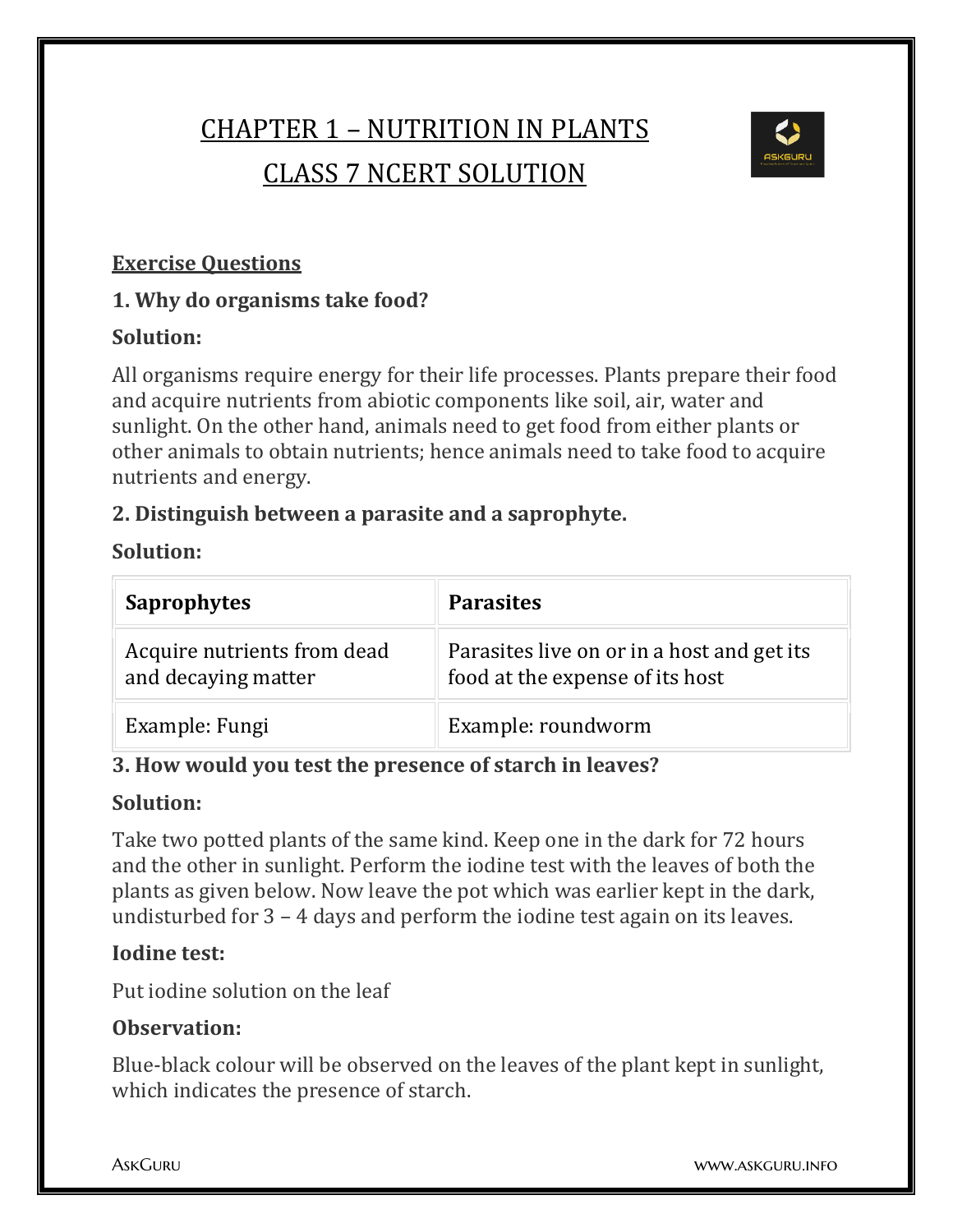Blue-black colour will not be observed on the leaves of plant kept in the darkroom. This indicates the absence of starch.

#### **4. Give a brief description of the process of synthesis of food in green plants**

#### **Solution:**

Green plants use a process called as photosynthesis to prepare their food. The process is as follows

- Water is taken from the roots of the plant, and it is transported to leaves of the plant.
- Carbon dioxide from air enter the leaves through pores called stomata. This diffuses the cell containing chlorophyll.
- Water molecule is broken down into Hydrogen and Oxygen with the help of sunlight.
- Hydrogen combines with Oxygen and Hydrogen to form carbohydrates.
- Photosynthesis is represented by the following equation.



**5. Show with the help of a sketch that plants are the ultimate source of food.**

**Solution:**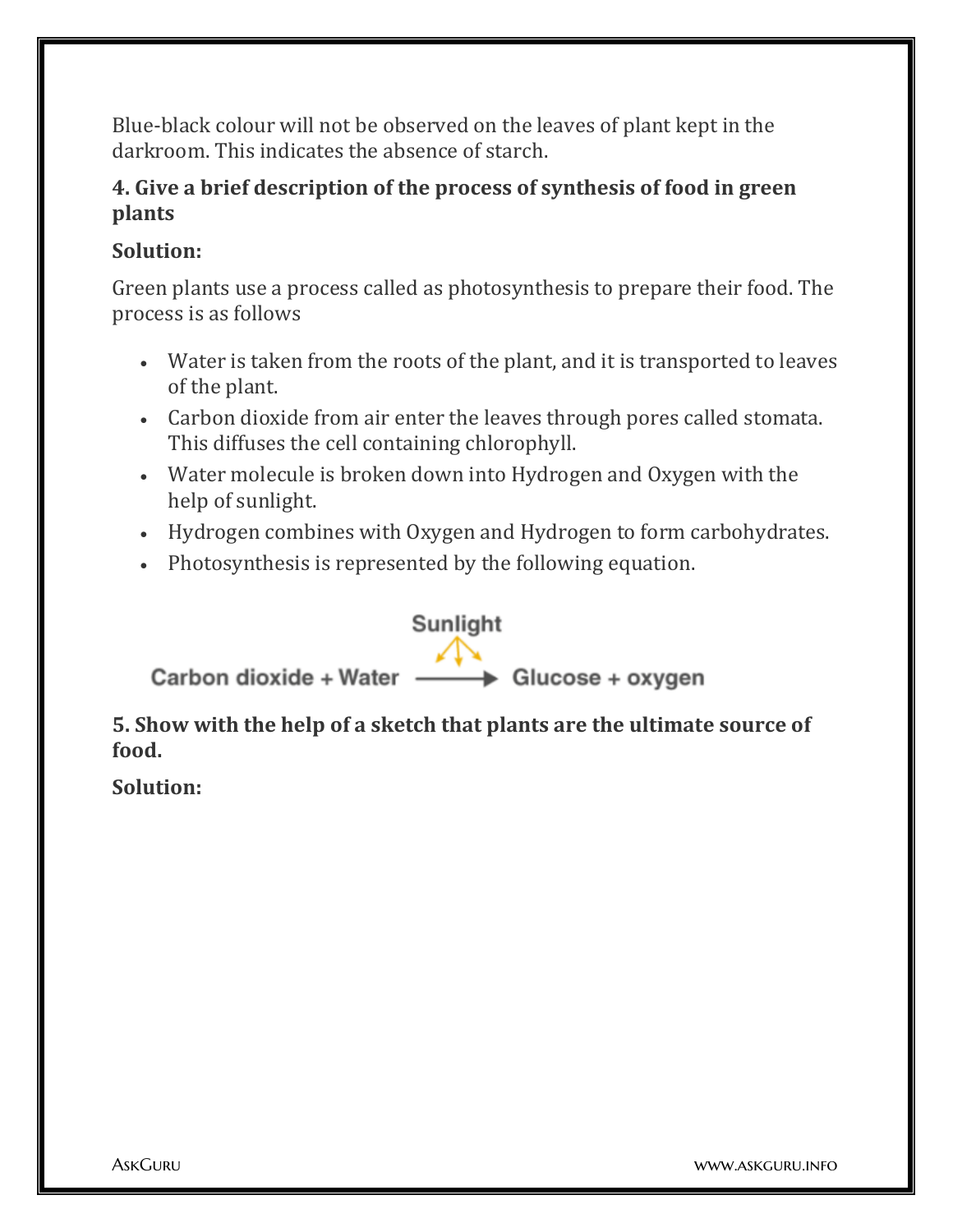

**6. Fill in the blanks:**

**(a) Green plants are called \_\_\_\_\_\_\_\_\_\_\_\_\_\_\_\_\_ since they synthesise their own food.**

**(b) The food synthesised by plants is stored as \_\_\_\_\_\_\_\_\_\_\_\_\_\_\_\_\_.**

**(c) In photosynthesis solar energy is absorbed by the pigment called** 

**(d) During photosynthesis plants take in \_\_\_\_\_\_\_\_\_\_\_\_\_\_\_\_\_\_\_\_\_\_ and release \_\_\_\_\_\_\_\_\_\_\_\_\_\_\_\_\_\_ gas.**

#### **Solution:**

**\_\_\_\_\_\_\_\_\_\_\_.**

(a) Green plants are called **autotrophs** since they synthesise their food.

(b) The food synthesised by plants is stored as **starch**.

(c) In photosynthesis, solar energy is absorbed by the pigment called **chlorophyll.**

(d) During photosynthesis, plants take in **Carbon dioxide** and release **Oxygen** gas.

**7. Name the following:**

**i) A parasitic plant with yellow, slender and branched stem.**

**ii) A plant that is partially autotrophic.**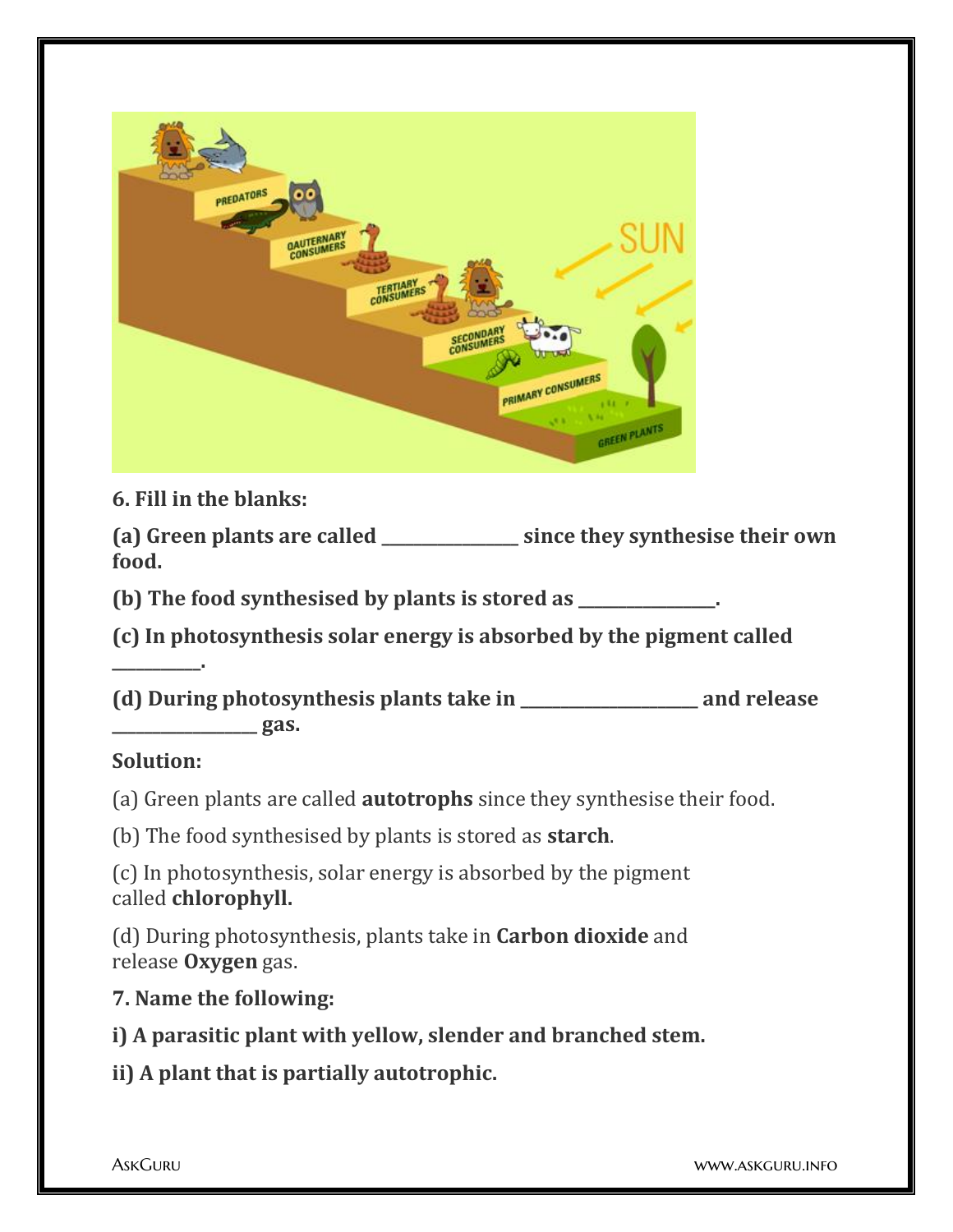**iii) The pores through which leaves exchange gases.**

#### **Solution:**

- i) Cuscuta
- ii) Pitcher plant
- iii) Stomata
- **8. Tick the correct answer:**
- **(a) Cuscuta is an example of:**
- **(i) autotroph**
- **(ii) parasite**
- **(iii) saprotroph (iv) host**
- **(b) The plant which traps and feeds on insects is:**
- **(i) Cuscuta**
- **(ii) china rose**
- **(iii) pitcher plant**
- **(iv) rose**

## **Solution:**

- 1. (ii) Parasite
- 2. (iii) pitcher plant

## **9. Match the items given in Column I with those in Column II:**

| Column-I           | Column-II           |
|--------------------|---------------------|
| <b>Chlorophyll</b> | Rhizobium           |
| <b>Nitrogen</b>    | <b>Heterotrophs</b> |
| Cuscuta            | Pitcher plant       |
| <b>Animals</b>     | Leaf                |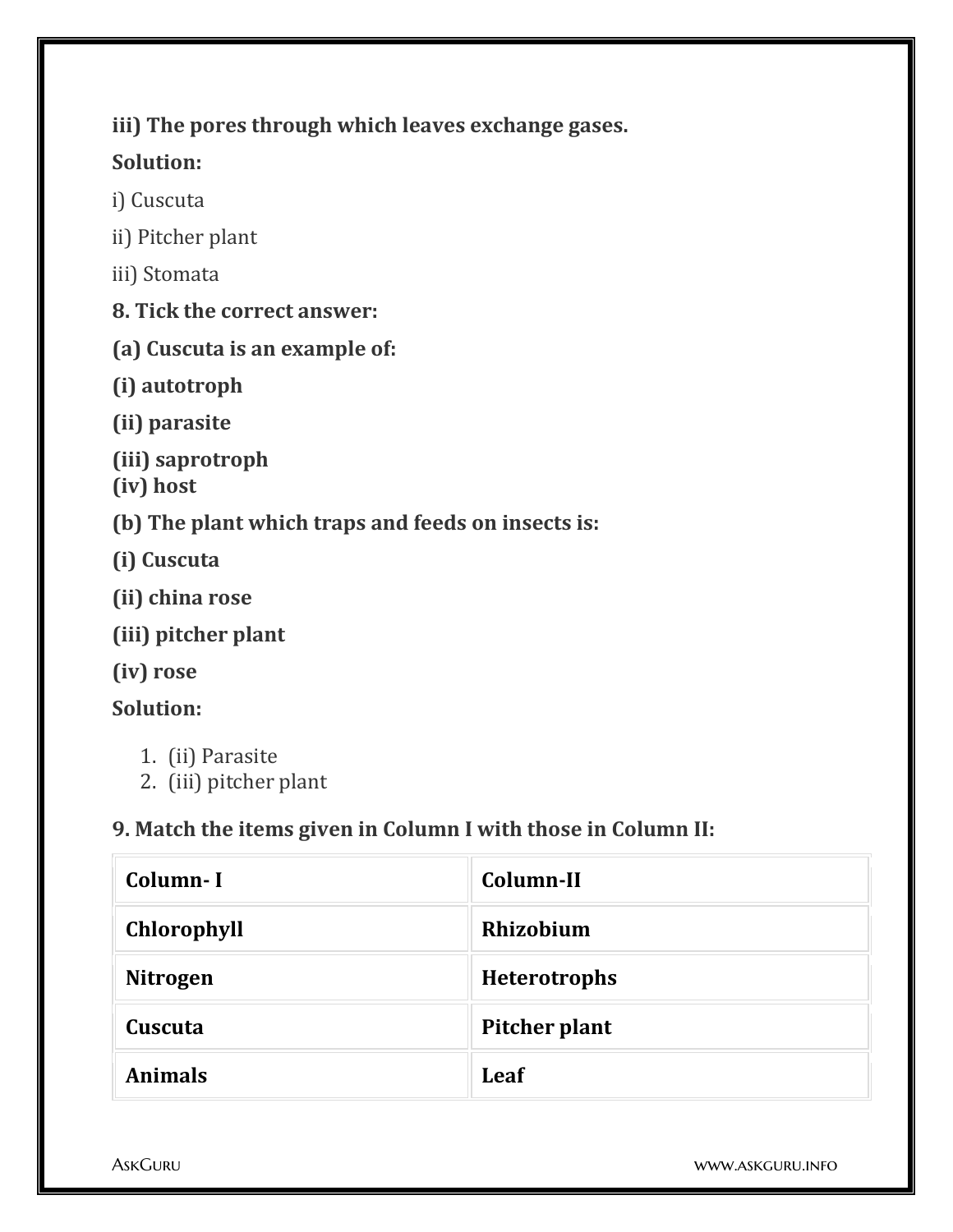| <b>Insects</b>   | <b>Parasite</b> |  |
|------------------|-----------------|--|
| <b>Solution:</b> |                 |  |

| Column-I    | Column-II     |
|-------------|---------------|
| Chlorophyll | Leaf          |
| Nitrogen    | Rhizobium     |
| Cuscuta     | Parasite      |
| Animals     | Heterotrophs  |
| Insects     | Pitcher plant |

**10. Mark 'T' if the statement is true and 'F' if it is false:**

**(i) Carbon dioxide is released during photosynthesis. (T/F)**

**(ii) Plants which synthesise their food are called saprotrophs. (T/F)**

**(iii) The product of photosynthesis is not a protein. (T/F)**

**(iv) Solar energy is converted into chemical energy during photosynthesis. (T/F)**

**Solution:**

- 1. False
- 2. False
- 3. True
- 4. True

**11. Choose the correct option from the following:**

**Which part of the plant takes in carbon dioxide from the air for photosynthesis?**

**(i) Root hair (ii) Stomata (iii) Leaf veins (iv) Petals**

**Solution:**

The answer is (ii) Stomata